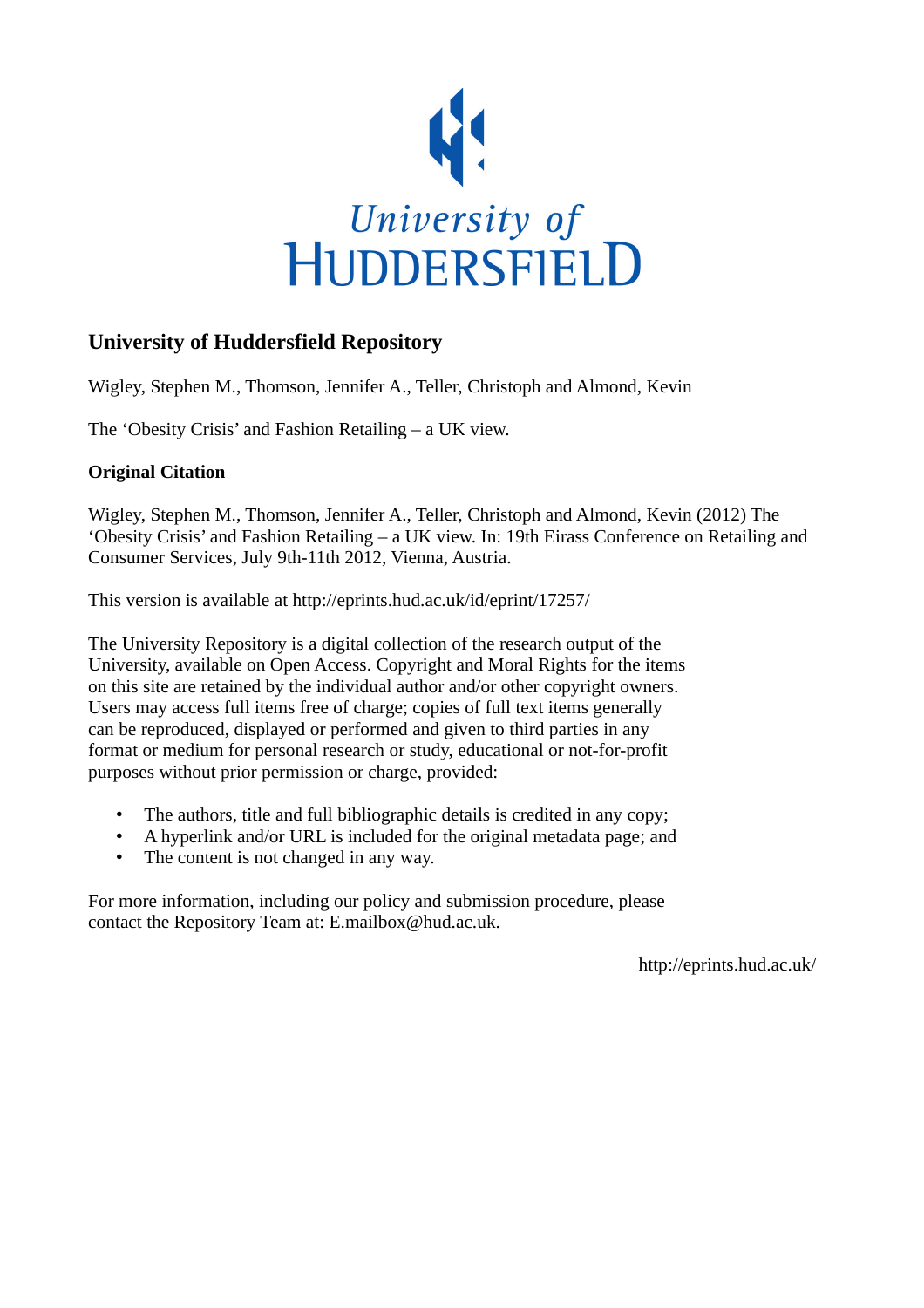win with beth ditto

/ os seen in

# The 'Obesity Crisis' and Fashion Retailing – a UK View

collection 9th july

Jennifer Thomson – University of Stirling Stephen Wigley – University of HuddersfieldChristoph Teller – University of Surrey Kevin Almond – University of Huddersfield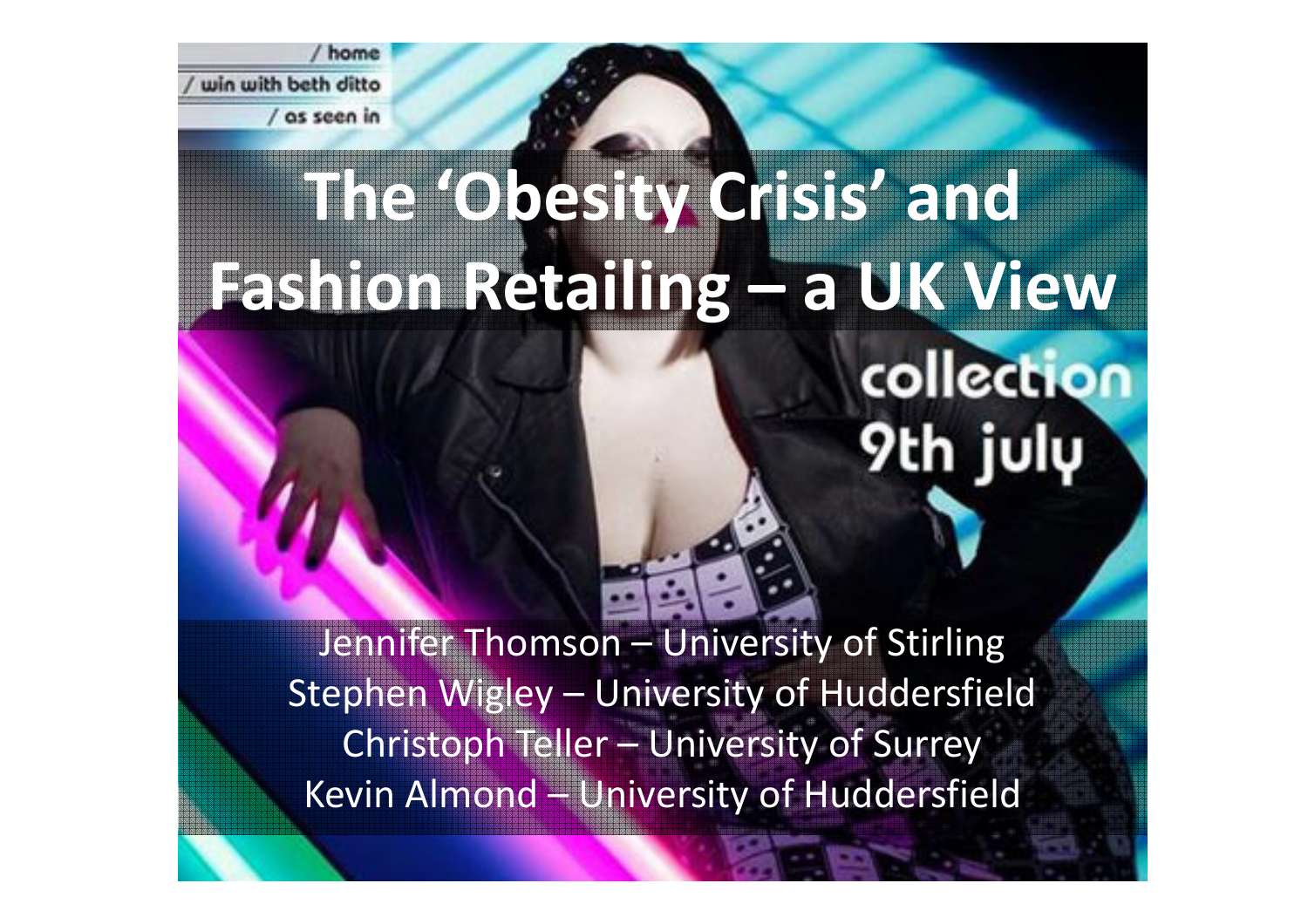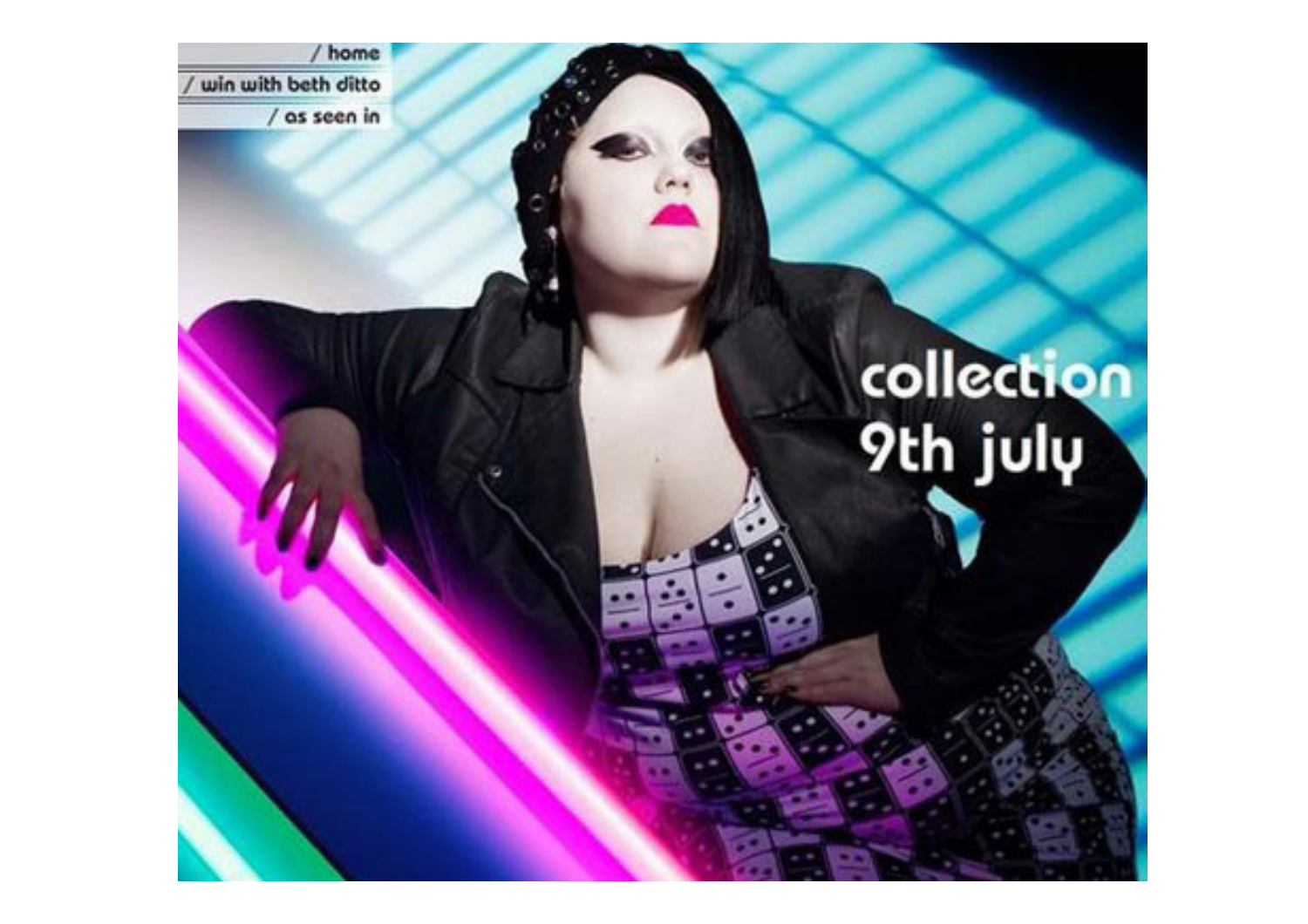## Introduction

- Background & Context.
- Aim.
- Methodology.
- Findings & Analysis.
- Conclusions...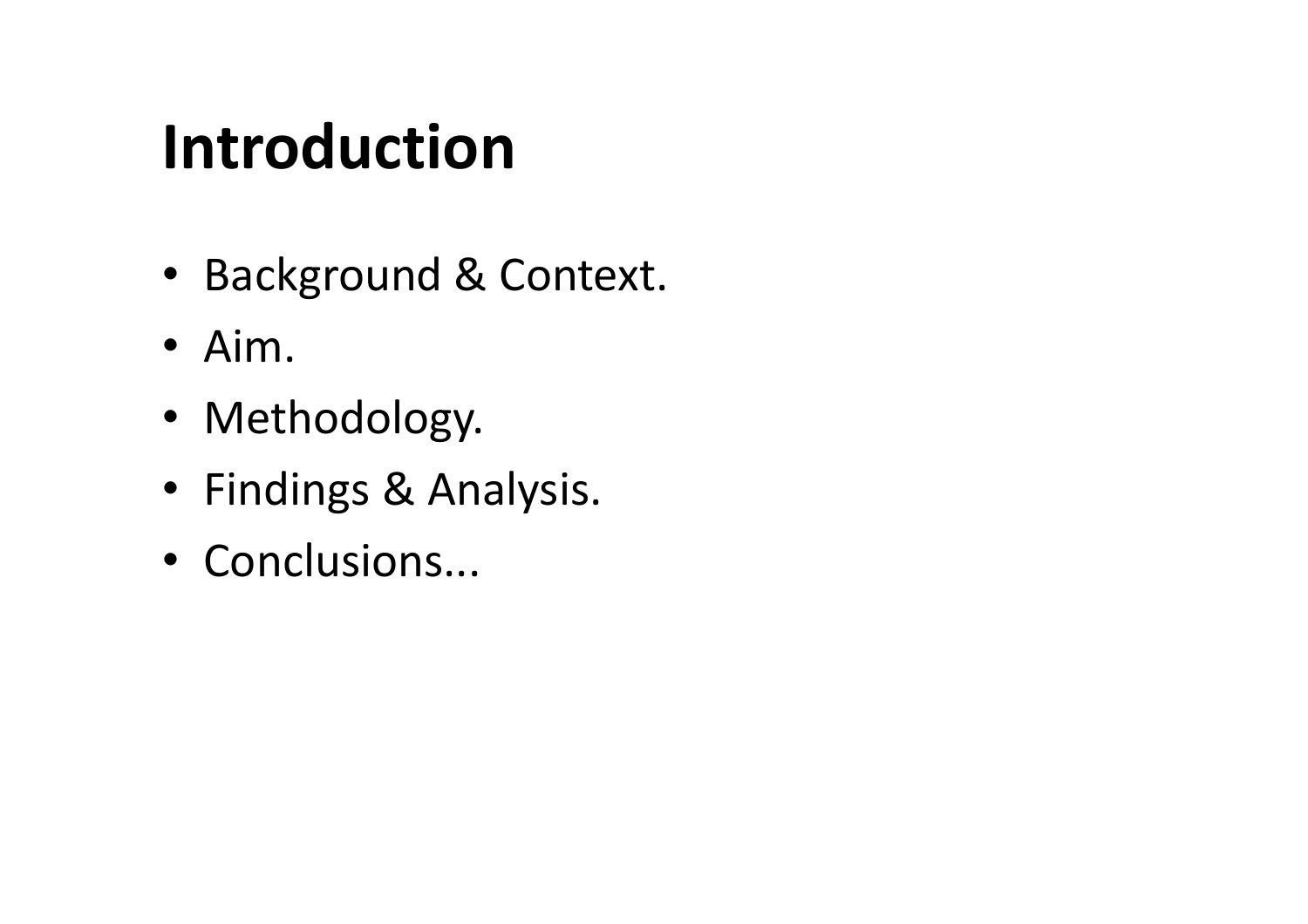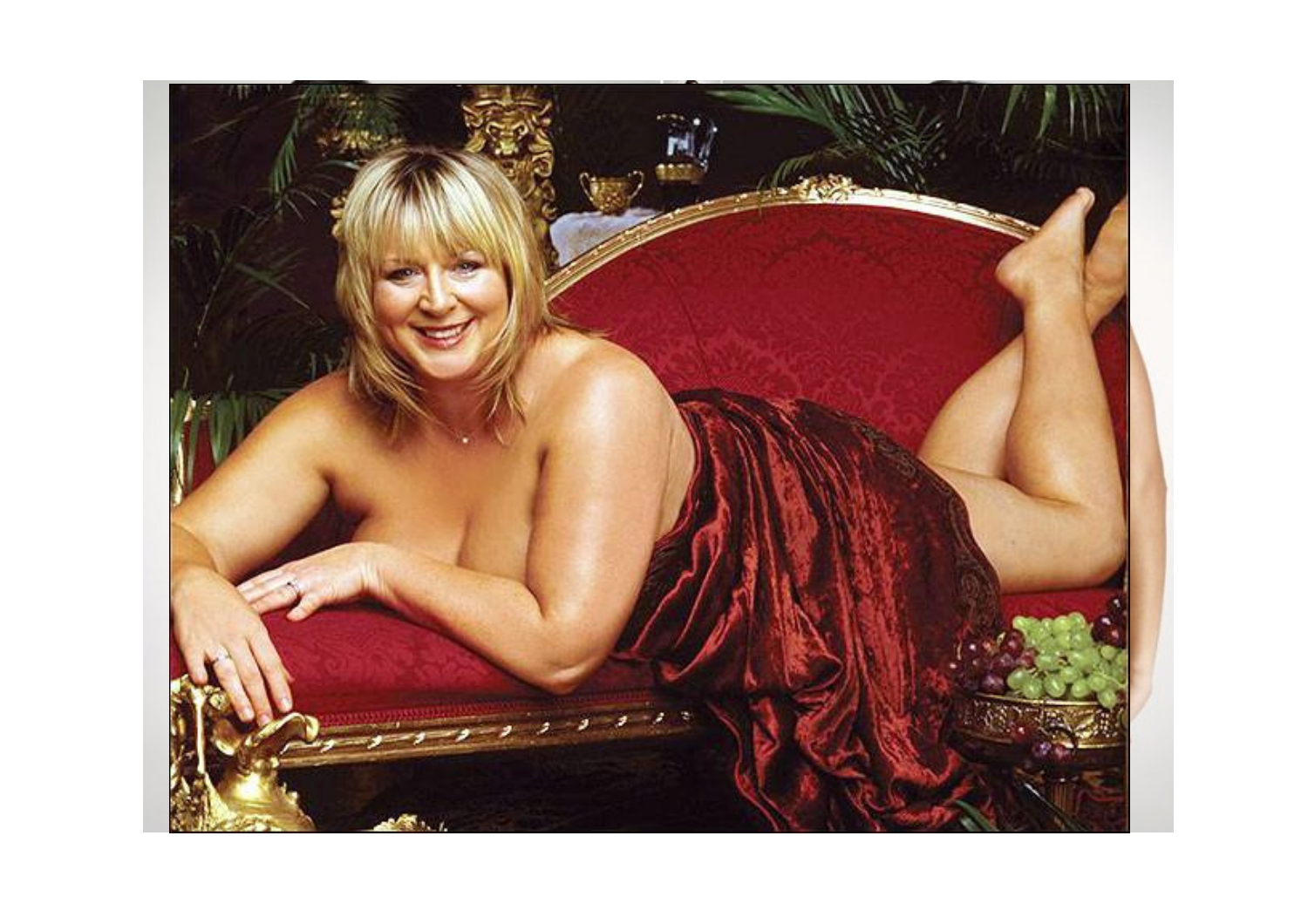## Aim

- Impact on consumers & consumer behaviour?
- Impact on retailer's marketing initiatives?
- Impact on fashion product design?
- First stage of a multi-faceted project...

#### Aim:

• Explore the relationship between Fashion Innovation and other predictor variables including: dress size, BMI, fashion consciousness and body weight sensitivity.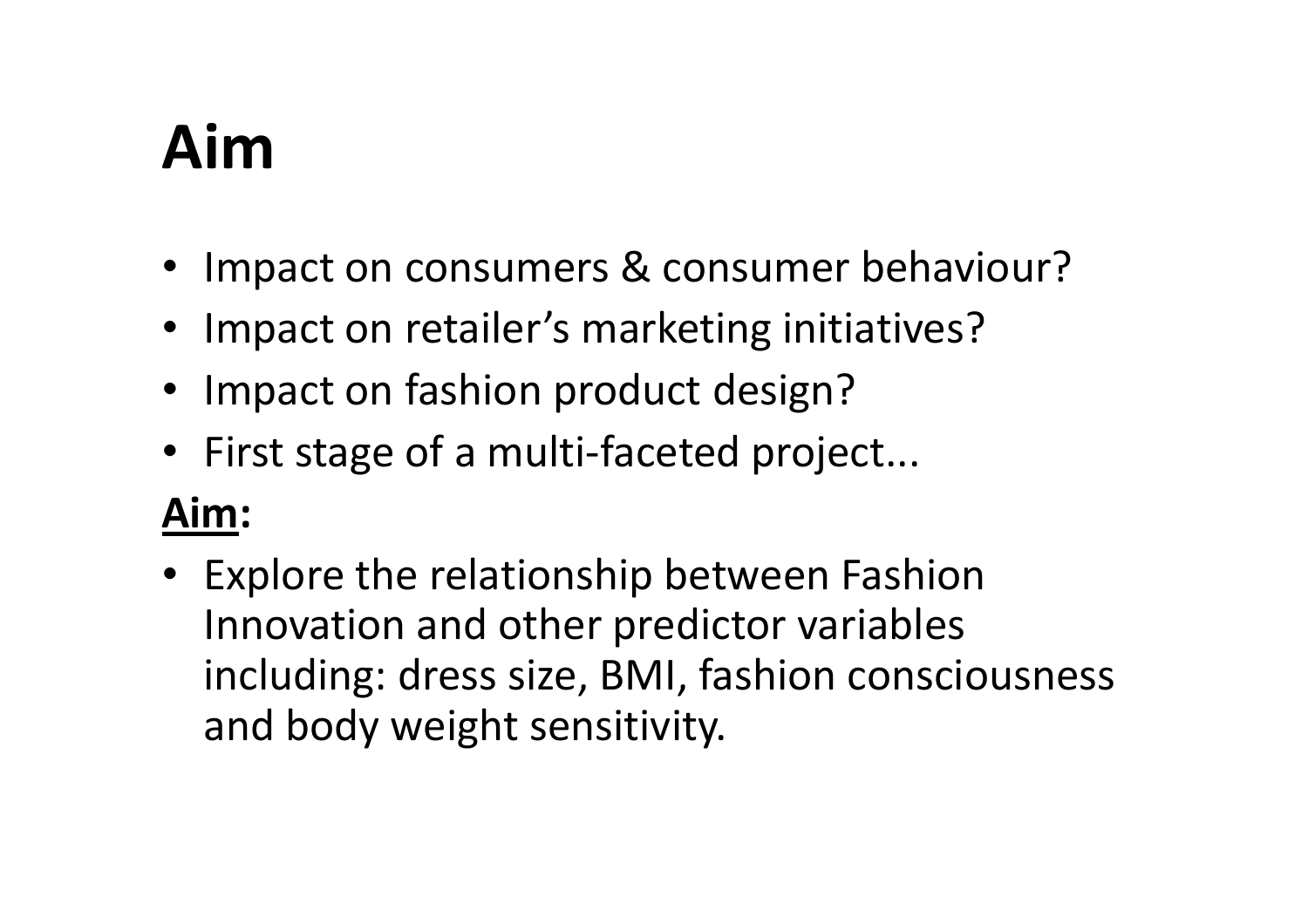## Methodology

- Preliminary enquiry.
- Quantitative approach.
- Questionnaire measuring fashion innovation versus body weight sensitivity, BMI, etc.
- 168 participants.
- Sample female fashion & marketing students.
- Convenience sampling method.
- Combination of email and face to face administration.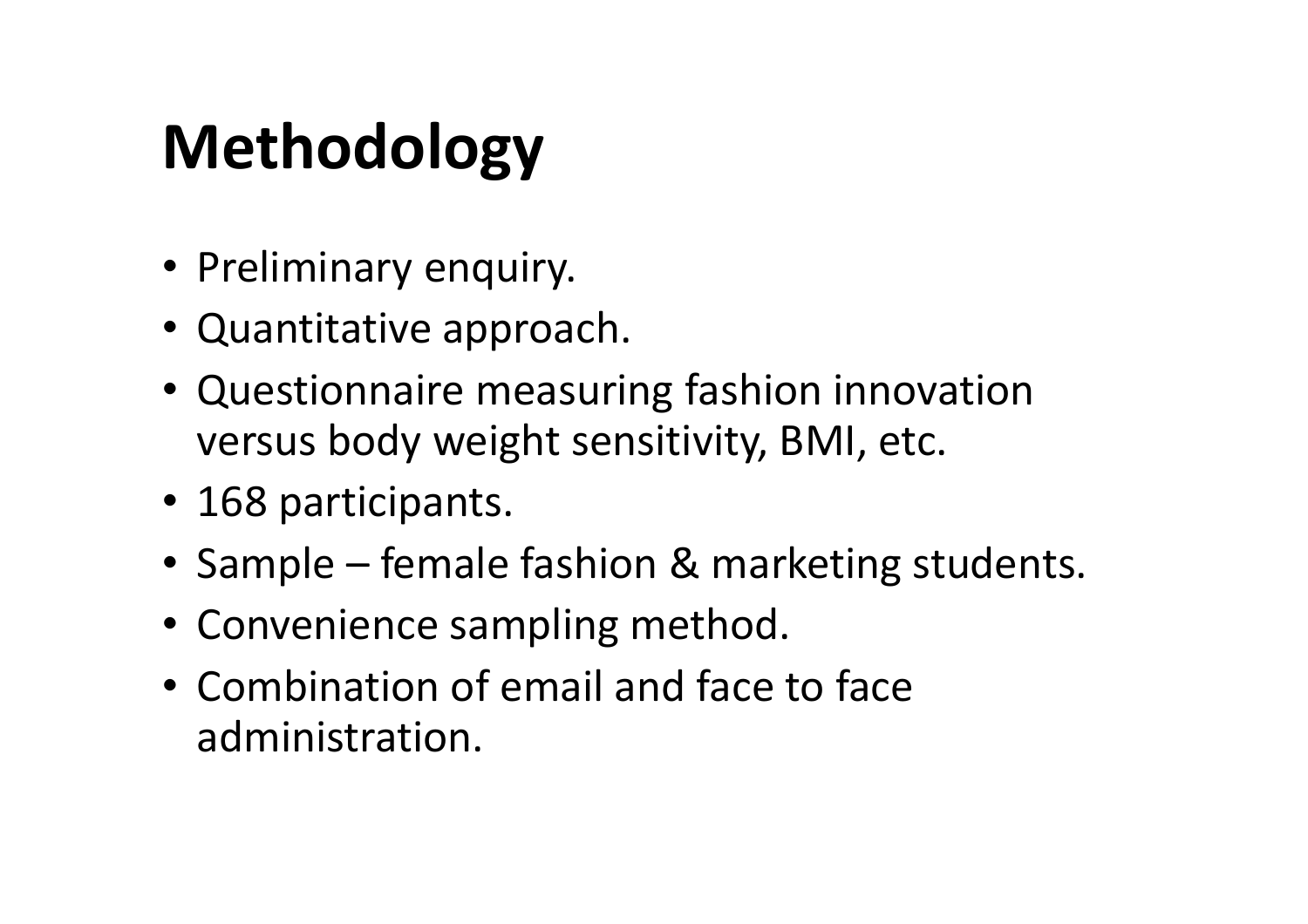#### Descriptive Statistics:

| Age            |        |           |         |               |                           |  |  |  |  |  |  |
|----------------|--------|-----------|---------|---------------|---------------------------|--|--|--|--|--|--|
|                |        | Frequency | Percent | Valid Percent | <b>Cumulative Percent</b> |  |  |  |  |  |  |
| Valid          | 16-24  | 158       | 94.0    | 94.0          | 94.0                      |  |  |  |  |  |  |
|                | 25-34  | 8         | 4.8     | 4.8           | 98.8                      |  |  |  |  |  |  |
|                | 35-44  | 2         | 1.2     | 1.2           | 100.0                     |  |  |  |  |  |  |
|                | Total  | 168       | 100.0   |               |                           |  |  |  |  |  |  |
| <b>Spend</b>   |        |           |         |               |                           |  |  |  |  |  |  |
|                |        | Frequency | Percent | Valid Percent | <b>Cumulative Percent</b> |  |  |  |  |  |  |
|                | < 50   | 43        | 25.6    | 26.5          | 26.5                      |  |  |  |  |  |  |
|                | 100    | 65        | 38.7    | 40.1          | 66.7                      |  |  |  |  |  |  |
|                | < 150  | 14        | 8.3     | 8.6           | 75.3                      |  |  |  |  |  |  |
| Valid          | < 200  | 24        | 14.3    | 14.8          | 90.1                      |  |  |  |  |  |  |
|                | 250    | 5         | 3.0     | 3.1           | 93.2                      |  |  |  |  |  |  |
|                | < 300  | 6         | 3.6     | 3.7           | 96.9                      |  |  |  |  |  |  |
|                | >300   | 5         | 3.0     | 3.1           | 100.0                     |  |  |  |  |  |  |
|                | Total  | 162       | 96.4    | 100.0         |                           |  |  |  |  |  |  |
| <b>Missing</b> | System | 6         | 3.6     |               |                           |  |  |  |  |  |  |
| Total          |        | 168       | 100.0   |               |                           |  |  |  |  |  |  |

A  $\rightarrow$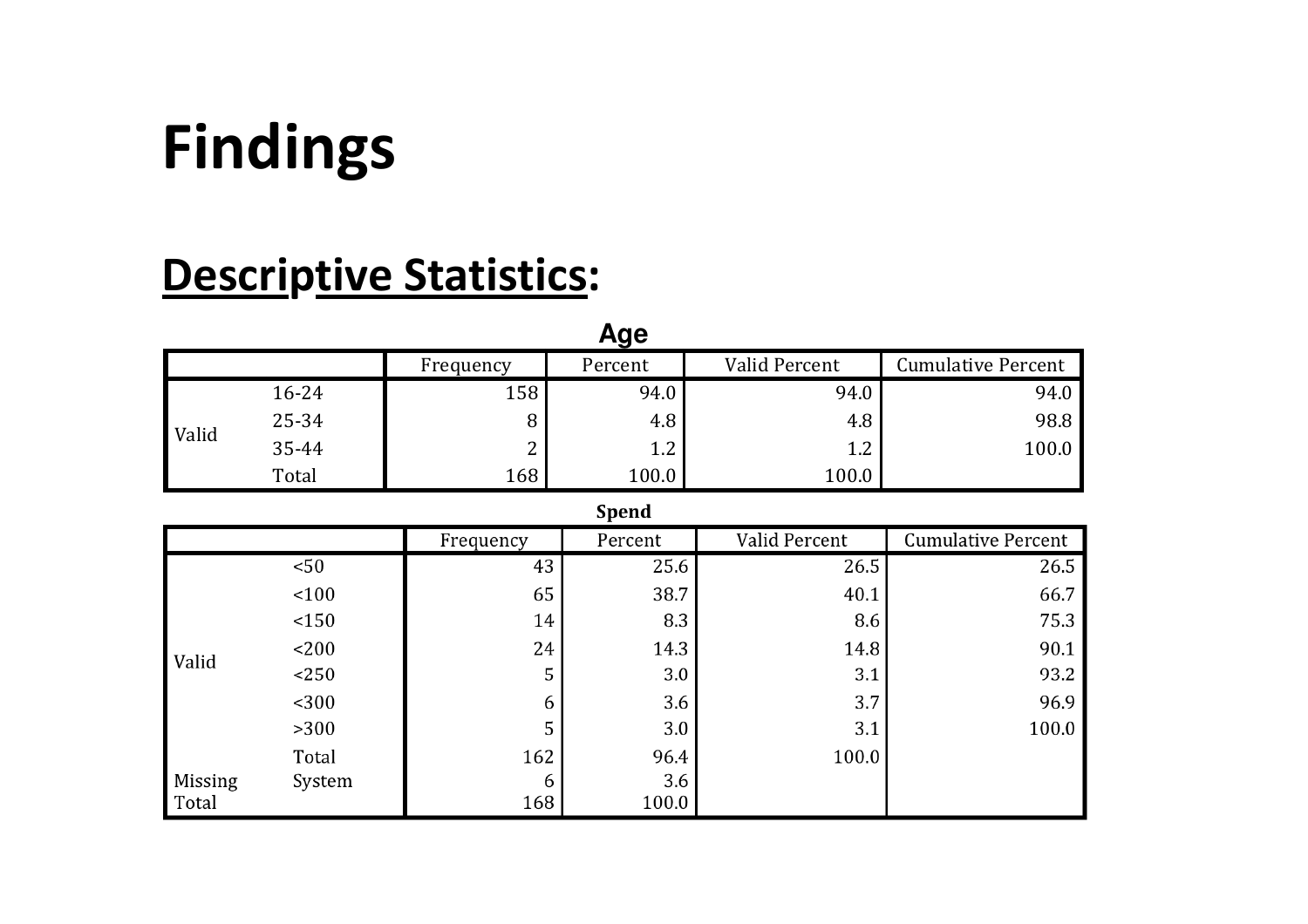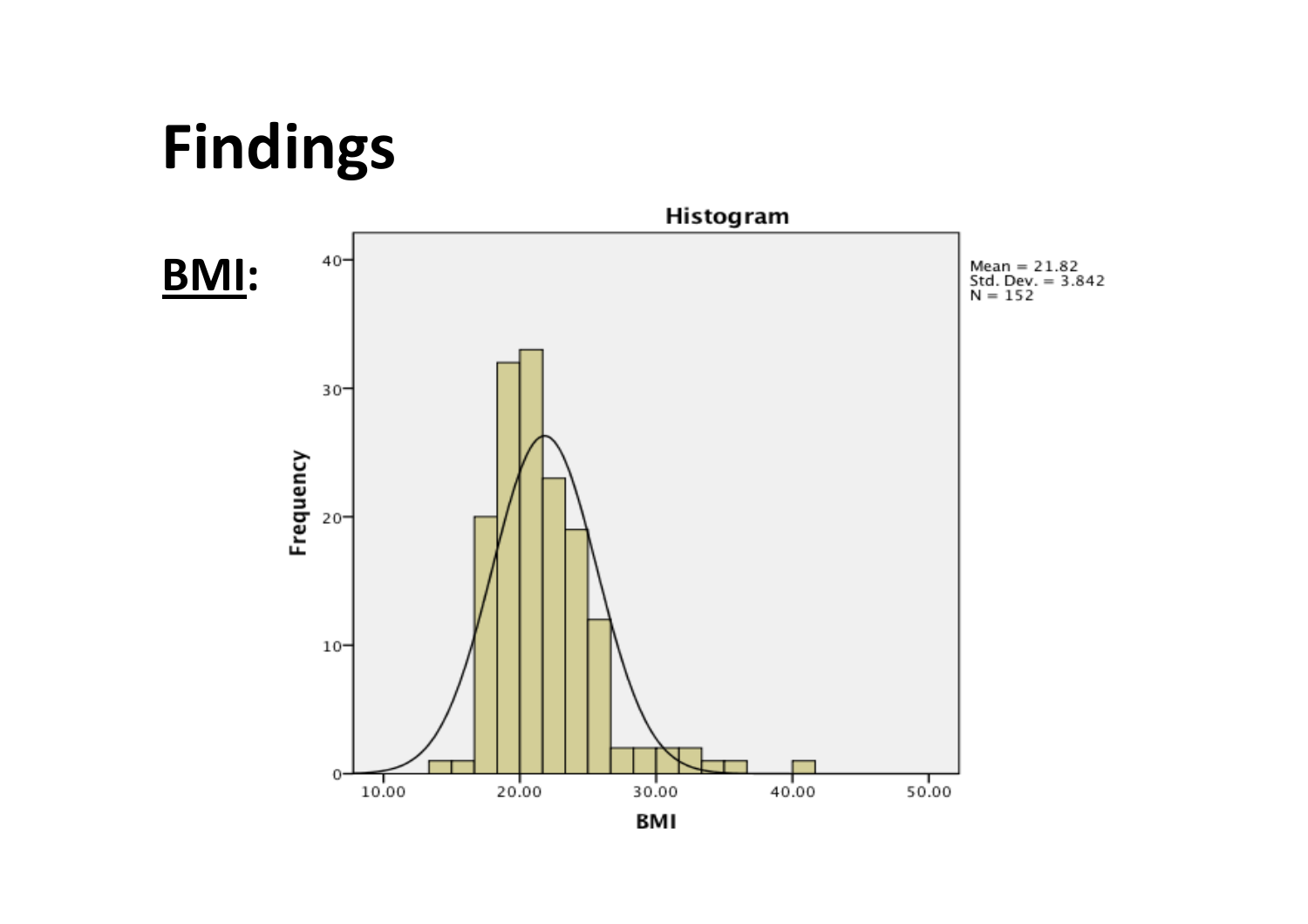#### Dress Size & Fashion Interest:

| Dress size |           |           |         |                      |                           |  |  |  |  |
|------------|-----------|-----------|---------|----------------------|---------------------------|--|--|--|--|
|            |           | Frequency | Percent | <b>Valid Percent</b> | <b>Cumulative Percent</b> |  |  |  |  |
|            | < 6       |           | .6      | .6                   | .6                        |  |  |  |  |
|            | $6 - 8$   | 32        | 19.0    | 19.2                 | 19.8                      |  |  |  |  |
|            | $8 - 10$  | 68        | 40.5    | 40.7                 | 60.5                      |  |  |  |  |
|            | $10 - 12$ | 39        | 23.2    | 23.4                 | 83.8                      |  |  |  |  |
| Valid      | $12 - 14$ | 16        | 9.5     | 9.6                  | 93.4                      |  |  |  |  |
|            | 14-16     |           | 4.2     | 4.2                  | 97.6                      |  |  |  |  |
|            | $16 - 18$ | 4         | 2.4     | 2.4                  | 100.0                     |  |  |  |  |
|            | Total     | 167       | 99.4    | 100.0                |                           |  |  |  |  |
| Missing    | System    |           | .6      |                      |                           |  |  |  |  |
| Total      |           | 168       | 100.0   |                      |                           |  |  |  |  |

المسافين المربيات

#### **Descriptive Statistics**

|                                                      | . . | Minimum | Maximum | Mean                             | Std.<br>Deviation |
|------------------------------------------------------|-----|---------|---------|----------------------------------|-------------------|
| $\overline{\phantom{0}}$<br>Fashion<br>Interest<br>_ | 167 |         |         | $\overline{\phantom{0}}$<br>5.44 | O 1<br>.oʻ        |
| Valid N (listwise)                                   | 167 |         |         |                                  |                   |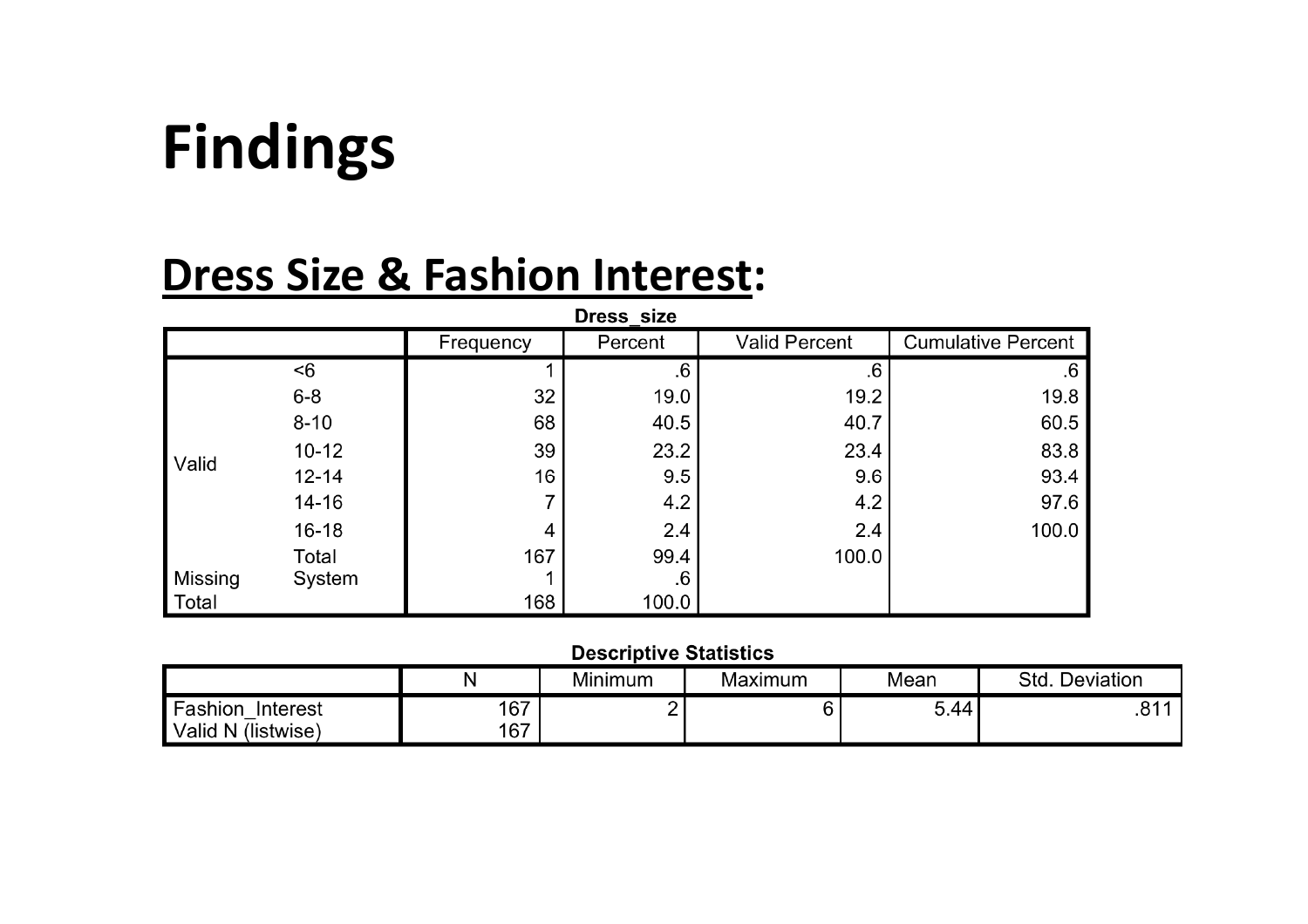# AnalysisStep 1: Cronbach Alpha (all scales >0.7)

#### Step 2: Correlations:

| <b>Correlations</b> |                                                              |               |            |            |             |                      |  |  |  |
|---------------------|--------------------------------------------------------------|---------------|------------|------------|-------------|----------------------|--|--|--|
|                     |                                                              | Consciousness | Innovation | <b>BMI</b> | Sensitivity | <b>Dress</b><br>size |  |  |  |
| Consciousness       | <b>Pearson Correlation</b>                                   |               | .590       | $-.145$    | $-.030$     | $-.172$              |  |  |  |
|                     | Sig. (2-tailed)                                              |               | .000       | .075       | .697        | .026                 |  |  |  |
|                     | N                                                            | 168           | 166        | 152        | 168         | 167                  |  |  |  |
| <b>Innovation</b>   | <b>Pearson Correlation</b>                                   | .590          |            | $-.233$    | $-.027$     | $-232$               |  |  |  |
|                     | Sig. (2-tailed)                                              | .000          |            | .004       | .728        | .003                 |  |  |  |
|                     | N                                                            | 166           | 166        | 150        | 166         | 165                  |  |  |  |
| BMI                 | <b>Pearson Correlation</b>                                   | $-145$        | $-233$     |            | .253        | .696                 |  |  |  |
|                     | Sig. (2-tailed)                                              | .075          | .004       |            | .002        | .000                 |  |  |  |
|                     | N                                                            | 152           | 150        | 152        | 152         | 152                  |  |  |  |
| Sensitivity         | <b>Pearson Correlation</b>                                   | $-0.030$      | $-0.027$   | .253       |             | .299                 |  |  |  |
|                     | Sig. (2-tailed)                                              | .697          | .728       | .002       |             | .000                 |  |  |  |
|                     | N                                                            | 168           | 166        | 152        | 168         | 167                  |  |  |  |
| Dress size          | <b>Pearson Correlation</b>                                   | $-172$        | $-232$     | .696       | .299        |                      |  |  |  |
|                     | Sig. (2-tailed)                                              | .026          | .003       | .000       | .000        |                      |  |  |  |
|                     | N                                                            | 167           | 165        | 152        | 167         | 167                  |  |  |  |
|                     | **. Correlation is significant at the 0.01 level (2-tailed). |               |            |            |             |                      |  |  |  |
|                     | *. Correlation is significant at the 0.05 level (2-tailed).  |               |            |            |             |                      |  |  |  |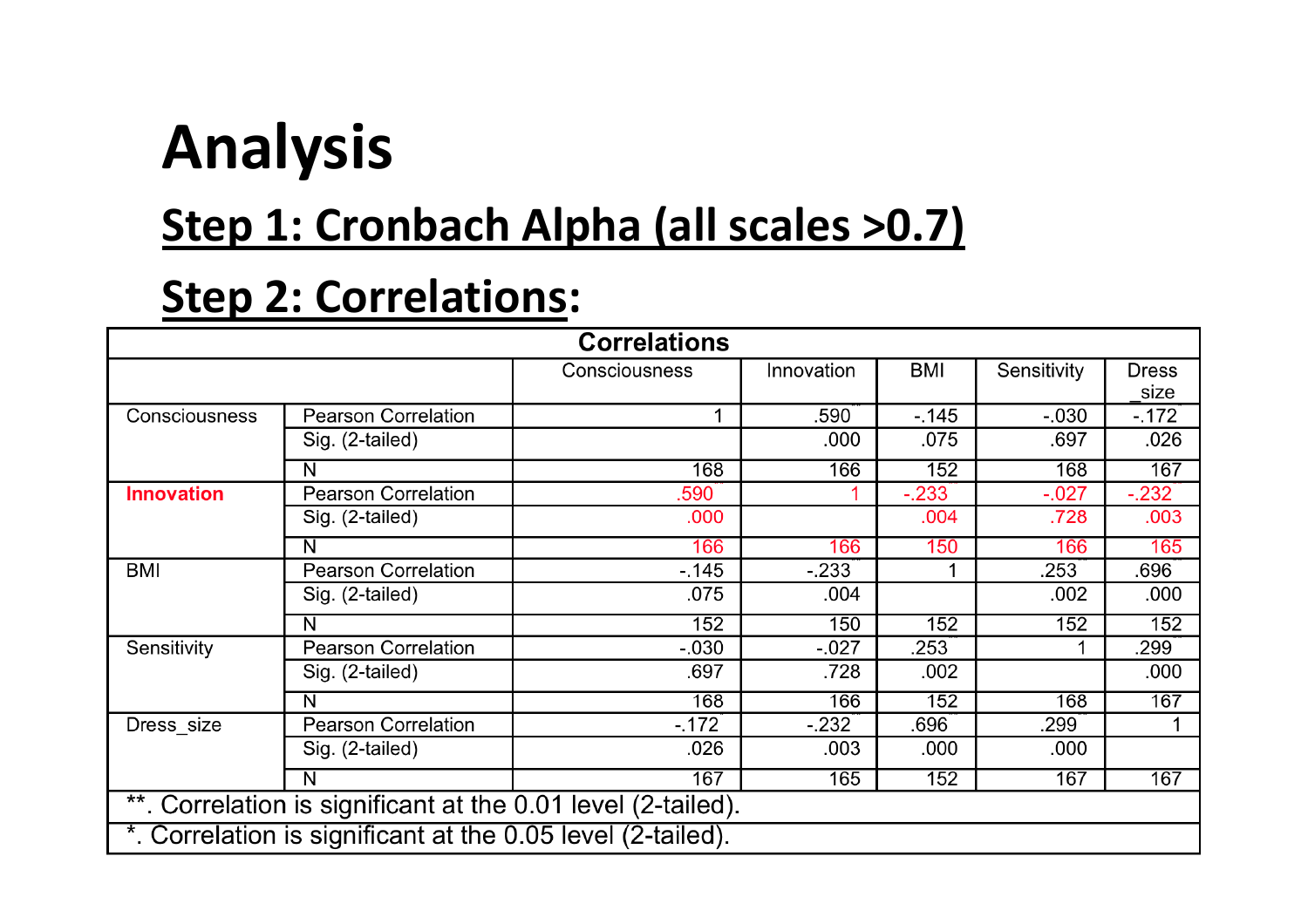### Analysis

#### Stage 3: Regression:

| <b>Model Summaryd</b> |                   |          |            |               |                          |          |     |                 |         |        |
|-----------------------|-------------------|----------|------------|---------------|--------------------------|----------|-----|-----------------|---------|--------|
| Model                 | $\mathbf R$       | R Square | Adjusted R | Std. Error of | <b>Change Statistics</b> |          |     |                 | Durbin- |        |
|                       |                   |          | Square     | the Estimate  | R Square                 | F Change | df1 | df <sub>2</sub> | Sig. F  | Watson |
|                       |                   |          |            |               | Change                   |          |     |                 | Change  |        |
|                       | .259a             | .067     | .054       | 4.09711       | .067                     | 5.275    | 2   | 147             | .006    |        |
| $\overline{2}$        | .261 <sup>b</sup> | .068     | .049       | 4.10840       | .001                     | .193     |     | 146             | .661    |        |
| 3                     | .629c             | .395     | .379       | 3.32076       | .327                     | 78.473   |     | 145             | .000    | 1.982  |

a. Predictors: (Constant), Dress\_size, BMI

- b. Predictors: (Constant), Dress\_size, BMI, Sensitivity
- c. Predictors: (Constant), Dress\_size, BMI, Sensitivity, Consciousness
- d. Dependent Variable: Innovation